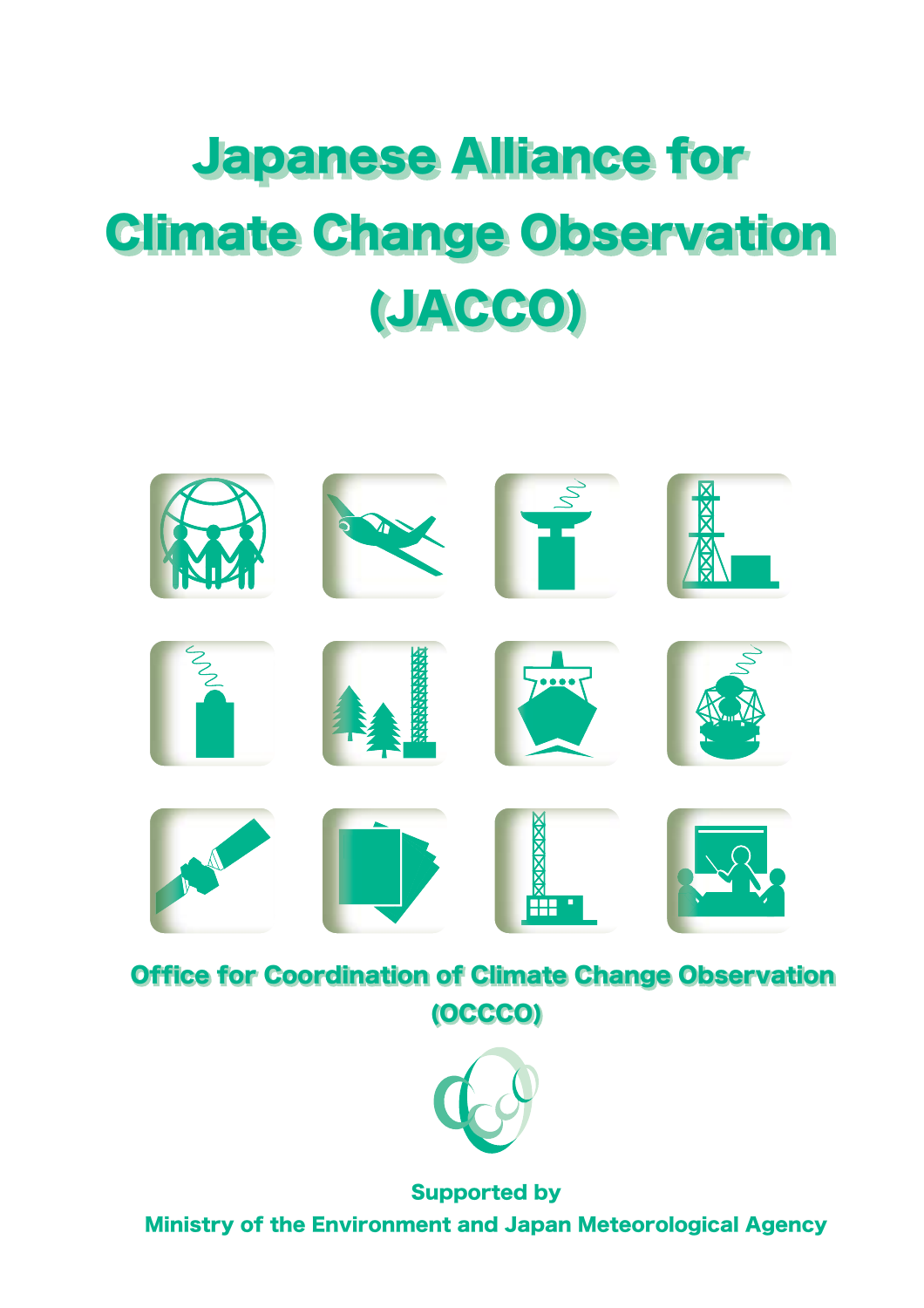# Japanese Alliance for Climate Change Observation

### -Toward the integration of climate change observation-

 With the increasing emphasis placed on earth observation, international cooperation for the promotion of earth observation has increased, and as a result, the **GEO** (Group on Earth Observations) was established and the **GEOSS** (Global Earth Observation System of Systems) 10-year Implementation Plan was adopted at the third Earth Observation Summit in 2005.

 In Japan, the Council for Science and Technology Policy (**CSTP**) released the Earth Observation Promotion Strategy in 2004, which proposed the establishment of an organization promoting earth observation and a national alliance to enhance cooperation between ministries and institutions.

 Following this, the Earth Observation Promotion Commission was established at the Ministry of Education, Culture, Sports, Science and Technology (**MEXT**), and the Japanese Alliance for Climate Change Observation (**JACCO**) was organized. As the secretariat of **JACCO**, the Office for Coordination of Climate Change Observation (**OCCCO**) was established by the Ministry of the Environment (**MOE**) and Japan Meteorological Agency (**JMA**) in April 2006. **OCCCO** is located in the Center for Global Environmental Research of the National Institute for Environmental Studies (**NIES**).



## **Main Activities**

**JACCO** has been engaged in the following activities to promote interagency and interdisciplinary cooperation in climate change observation. It aims to promote long-term continuous observations by interagency cooperation, as well as to create new research fields and provide original research results by interdisciplinary collaboration. Furthermore, **JACCO** has been facilitating the dissemination of information through the **OCCCO** website.

#### 1. Conducting surveys

 **JACCO** investigates the current state of and future needs for climate change observation by surveys and discussion in working groups. The results of the surveys are reported to the Earth Observation Promotion Commission.

#### Surveys for the current state of Climate Change Observation

 In order to enhance the joint usage of observational sites and to promote interagency and interdisciplinary cooperation, **JACCO** conducts surveys on observational sites in Japan and investigates the current situation of the collaborative use of facilities and equipment. The survey results are provided on the **OCCCO** website.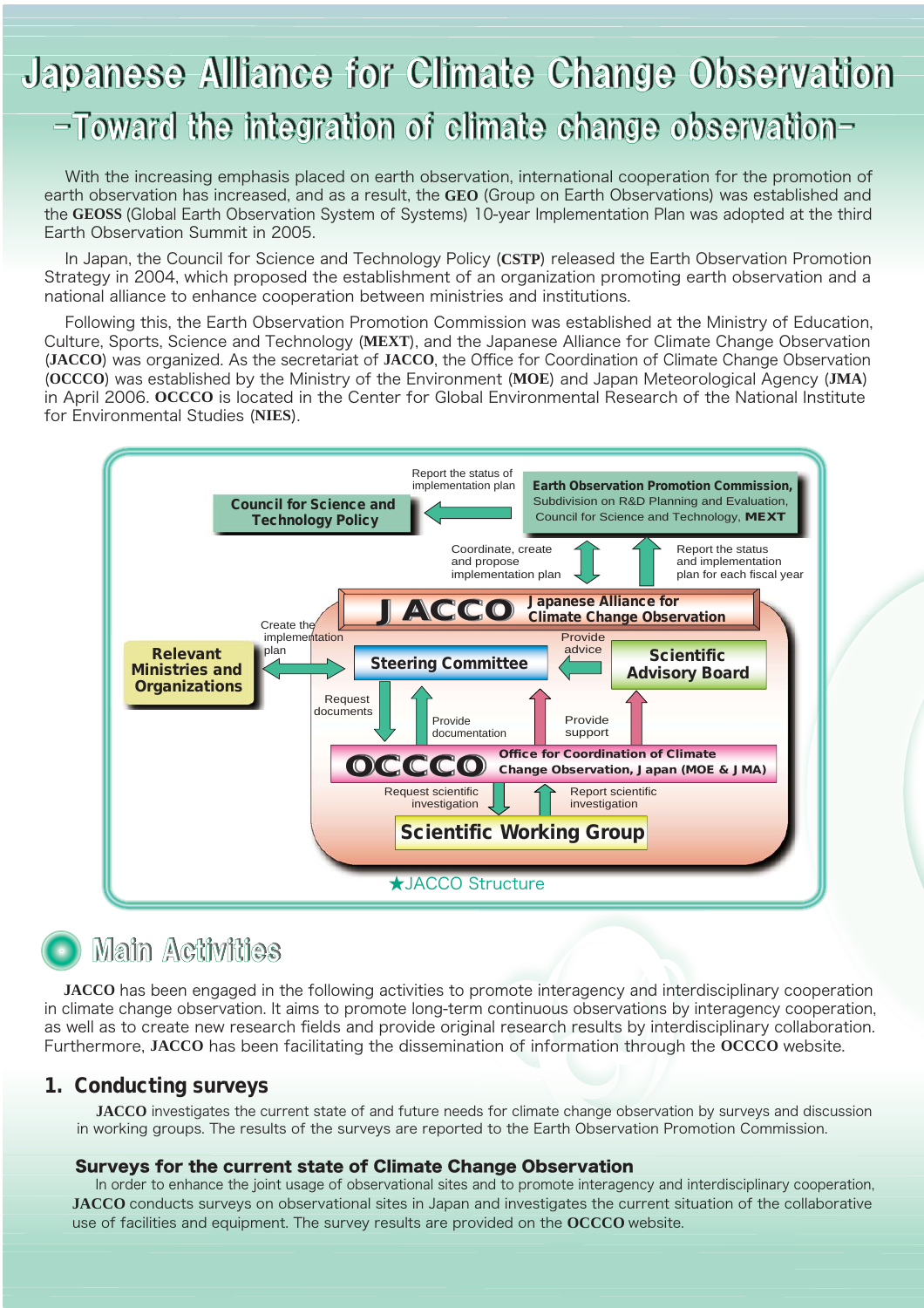

#### Analysis of future needs for Climate Change Observation

 **JACCO** has set up scientific working groups comprised of experts, and has discussed issues on the current status of and future needs for observations in various fields. The results reported by the scientific working groups have been compiled in two Japanese volumes, which have been submitted to the Steering Committee and the Earth Observation Promotion Commission. The following English summaries of the reports were issued:

・ Observations for the monitoring of greenhouse gases and the carbon cycle and for the assessment of the impacts of climate change (2008)

 ・ Observations for the monitoring of clouds, aerosol and atmospheric radiation, and for the assessment of the impacts of climate change (2012) **JACCO** has also organized expert meetings and set up relevant working groups to address priority issues raised in these reports.

#### 2. Discussing in expert meetings and scientific working groups

**JACCO** has organized expert meetings and set up working groups (WGs) to discuss collaborative efforts toward specific issues.

#### Expert meetings

- Standard Scale for Greenhouse Gas Measurement (February, 2010)
- ・ Interagency Cooperation on Observations in the Cryosphere and Arctic Research Consortium (November, 2010)
- Calibration of Atmospheric Radiation Measuring Instruments (December, 2010)

#### Working groups

・ WG for compiling statistics on climate change impacts (2010)

 This WG has compiled a plan for collecting statistical data on climate change impacts to promote the development of environmental statistics and enhance data sharing. On the basis of this plan, **OCCCO** released a list of statistical data on "MOE portal site of statistical data on climate change impacts"† and has kept it updated since 2012.

- †URL : http://www.nies.go.jp/occco/statistics\_portal/index.html
- WG for the standardization of greenhouse gase (GHG) observational data (2010 $\sim$ ) To facilitate the standardization and dissemination of GHG observational data, this WG has conducted InterComparison Experiments for GHG Observation (iceGGO) with standard reference gases of GHGs since 2012.

• WG for the calibration of atmospheric radiation measuring instruments (2011 $\sim$ ) The WG is considering collaborative ways to calibrate atmospheric radiation measuring instruments.

#### 3. Organizing workshops

 **JACCO** has organized annual workshops to raise awareness among the public about issues relating to climate change observation. The following workshops entitled Toward the integration of climate change observations were held:

- ・ In view of long-term climate change observations and interdisciplinary and interagency collaborations (October, 2007)
- In the frontline of observations of climate change impacts (December, 2007)
- ・ In the frontline of observations in the cryosphere (January, 2010)
- ・ In the frontline of forest observations (November, 2010)
- Climate change revealed by long-term observational data In view of data collection, rescue, and archive (December, 2011)
- Observation and utilization of solar radiative energy (November, 2012)

 Panel discussions regarding interdisciplinary and interagency cooperation were held in the workshops. Based on these discussions, proposals for future collaboration among research bodies were compiled and submitted to the Earth Observation Promotion Commission, aiming to be reflected in national science policies. The following proposals were submitted:

- ・ Cooperation for terrestrial carbon cycle and ecosystem monitoring (2009)
- ・ Interagency cooperation for observations in the cryosphere (2010)
- ・ Cooperation for forest observations (2011)
- ・ Data collection, rescue and archive (2012)
- ・ Cooperation initiatives for observation and utilization of solar radiative energy (2013)